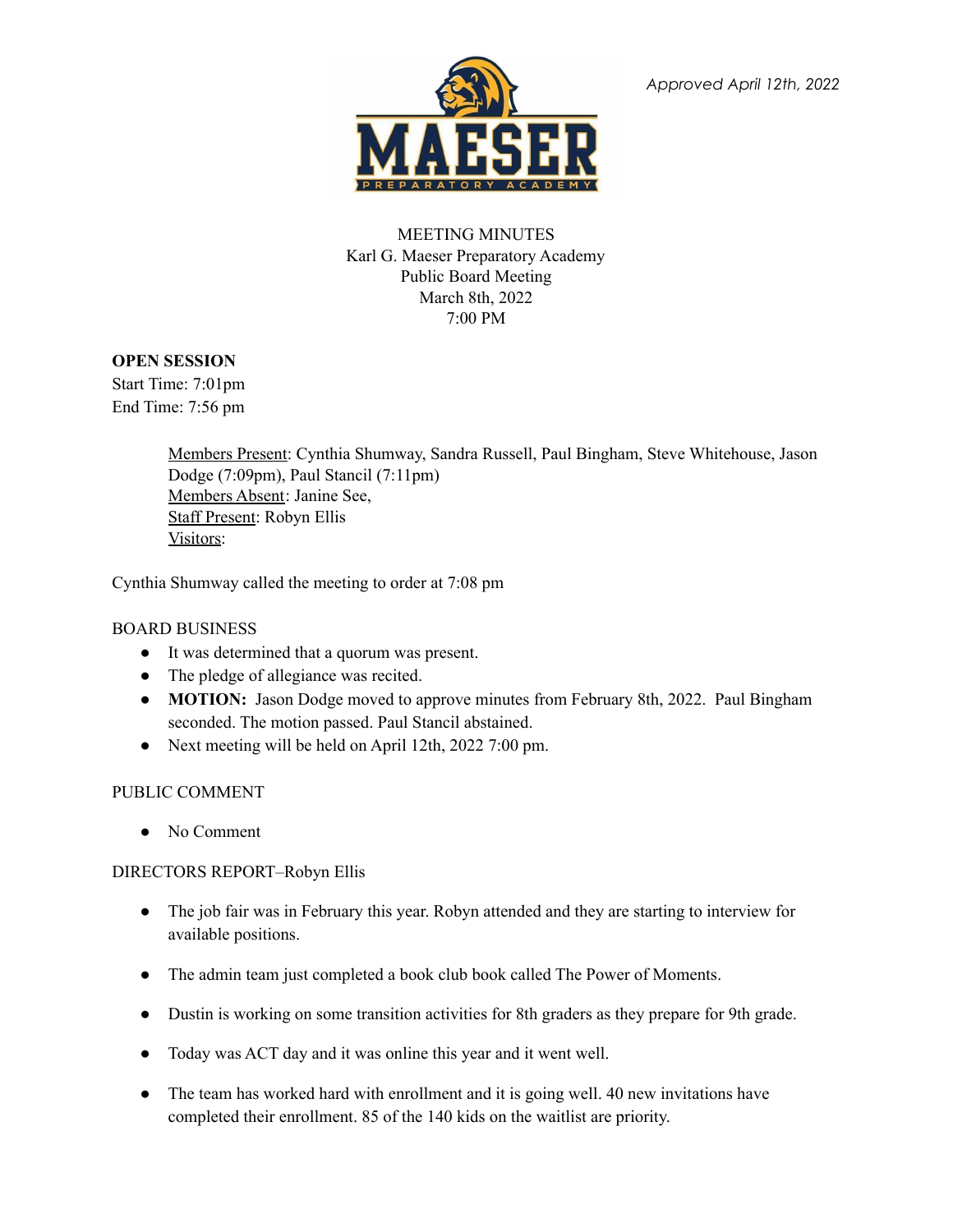• Lands End is looking to potentially retire the yellow that the middle school polo is currently using. The middle school will just continue to wear yellow for those that have it and the light blue for those who do not.

#### DISCUSSION & APPROVAL

- Master Calendar **MOTION**: Paul Bingham moved to approve the 2022-2023 school year master calendar. Paul Stancil seconded the motion. The motion passed unanimously.
- Trustlands -Trustlands Plan now states the number for allotment for next year. That is the only change as of now. **MOTION**: Steve Whitehouse moved to approve the Trustlands Plan for 2022-2023 school year as presented. Paul Stancil seconded. The motion passed unanimously. Math, science, and socratic specifically, are currently working on tracking student performance.
- Fee Schedule: **MOTION**: Paul Stancil moved to approve the 2022-2023 school year fee schedule. Steve Whitehouse seconded. The motion passed unanimously.

**MOTION**: Paul Stancil moved to move into closed session for the discussion of personnel.Paul Bingham seconded. Roll call vote: Paul Bingham (aye), Steve Whitehouse (aye), Sandra Russell (aye), Jason Dodge (aye), Paul Stancil (aye), Cynthia Shumway (aye).

#### **CLOSED SESSION**

Begin Time: 7:18pm Ending Time: 7:27 pm

**MOTION**: Paul Stancil moved to return to open session. Paul Bingham seconded. The motion passed unanimously.

#### **OPEN SESSION**

Begin Time: 7:29

**MOTION**: Paul Stancil moved to approve the staffing plan as presented in Closed Session. Steve Whitehouse seconded. The motion passed unanimously.

DISCUSSION:

● Winterim: Proposals have already started. Jared and Ted are already meeting about MSI scheduling.